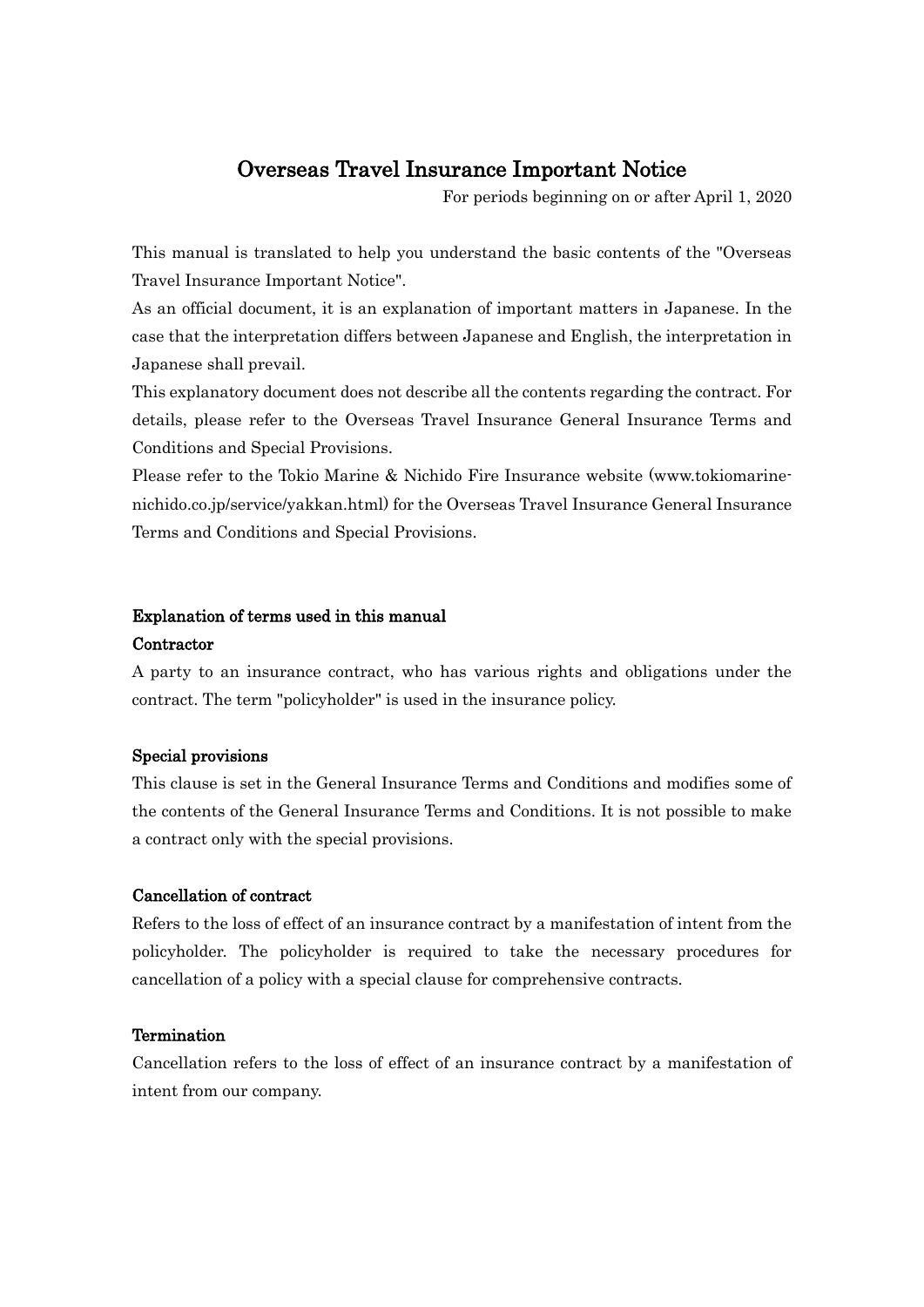### Ⅰ Items to be confirmed before entering into a contract

### 1. Overseas Travel Insurance Structure

We will pay for various accidents such as injury, illness, and damage to personal belongings caused by sudden and accidental accidents while traveling overseas. For basic coverage, please refer to the brochures.

### 2. Underwriting conditions, etc. for basic coverage and insurance amount, etc.

#### ①. Basic coverage

Injury Death

Injury Permanent Disability

Medical and Rescuer's Expenses

#### ②. Summary of Main Special Provisions

Personal Liability

Personal Belongings

#### ③. Note on overlapping coverage

If you purchase a special contract for liability coverage or a special contract for medical treatment and relief expenses, and the person to be insured or his/her family members have other insurance contracts with similar coverage, the coverage may be duplicated. If coverage overlaps, you may be covered for the covered accident from either policy, but not from either policy. Please check the difference in coverage and the amount of insurance, and consider whether or not you need the special clause.

### ④. Underwriting conditions, such as the amount of insurance

In principle, please select the insurance amount, etc. from among the policy types.

There is underwriting limit for each insurance amount. There are Limits on the amount of accidental death insurance, amount of disability insurance, and amount o sickness death insurance depending on the age and annual income of the person to be insured. In particular, please be careful when the person to be insured is under 15 years old as of the starting date, or when the person to be insured does not consent to the contents of the policy.

Please refer to the application form for the actual amount of insurance you will be purchasing.

### ⑤. Period of insurance and start/end of compensation

Perion of insurance: Set the period of insurance according to the length of your trip, up to a maximum of 2 years.

・For the purpose of insurance, the period of the travel means from the time you leave your residence for overseas travel until you return to your residence. In addition,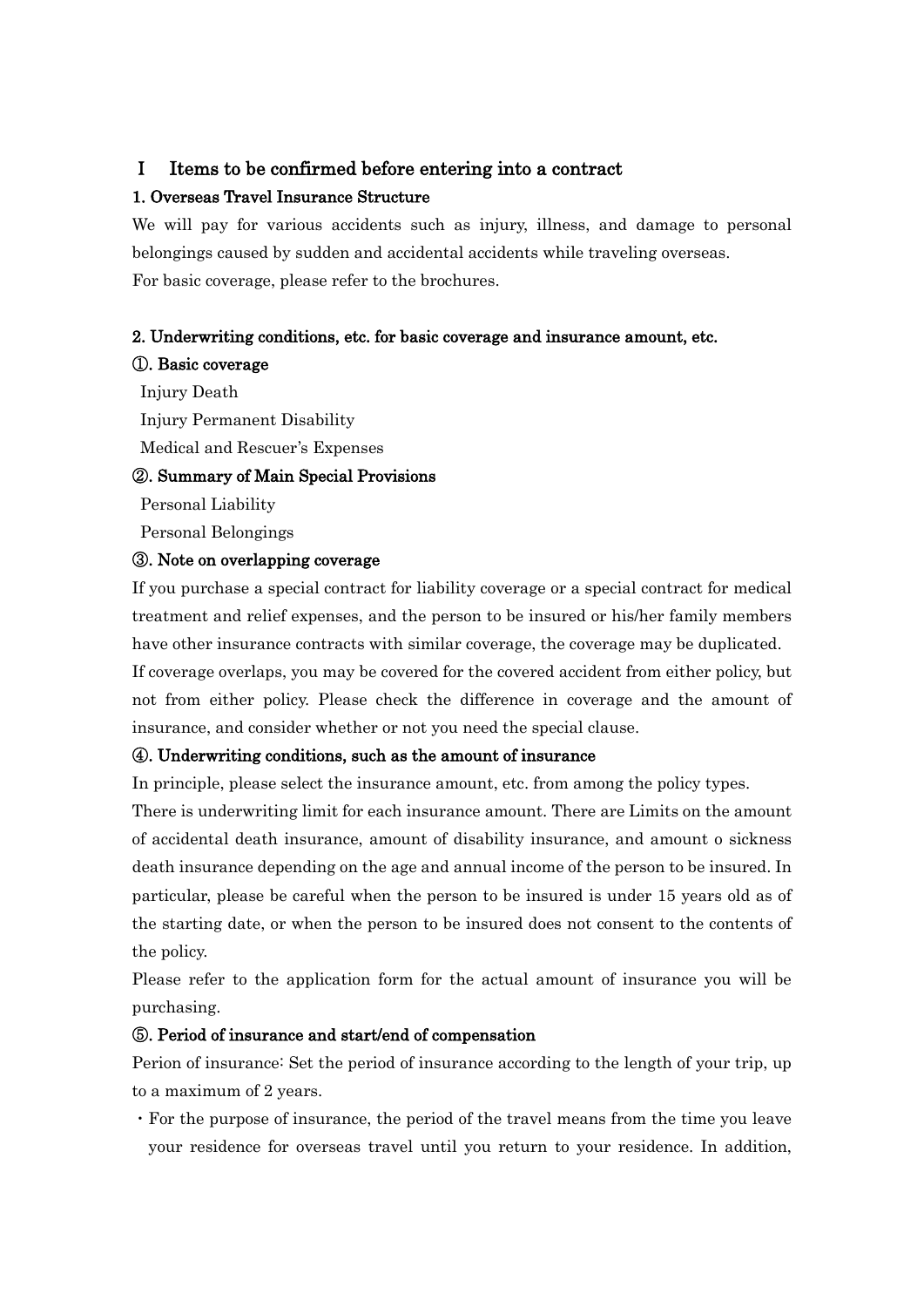residence means in the case of a single-family dwelling, the premises, and in the case of multi-family dwelling, the unit in which the person covered by the insurance resides.

- ・The insurance period may be extended up to a certain period if transportation is delayed, cancelled, or changed, or if the insured person receives medical treatment.
- ・Please refer to the application form and other documents for the actual period of coverage you are enrolled in.
- ・Start of compensation: 0:00AM of the first day of the insurance period
- ・Termination of coverage: 12:00PM on the last day of the insurance period However, coverage will end when you return to your residence, even if it is in the middle of the insurance period.

# 3. Mechanism for determining insurance premiums and payment method, etc. ①. Mechanism for determining insurance premiums

The insurance premium is determined by the age of the person covered by the insurance, the amount of insurance, the insurance period, the exercise performed during the trip, etc. actually

Please check the application form etc. for the insurance premiums to be paid by the customer.

### ②. How to pay insurance premiums

The insurance premium payment method is "one-time payment", in which the full amount is paid at the same time as subscription, unless a specific special contract is set. How to pay insurance premiums for contracts that include special contracts related to comprehensive contracts and special contracts related to comprehensive contracts of companies, etc.

Since the law etc. are different from general contracts, please contact the agency or us for details.

### ③. Handling of insurance premium payment grace period, etc.

Please pay the insurance premium at the same time as enrolling or changing the contents of the enrollment, unless you have set a specific special contract.

### 4. Maturity refund / contractor dividend

There are no maturity refunds or policyholder dividends for this insurance.

### Ⅱ Note on Conclusion of Contract

### 1. Obligation to notify

Items marked with  $\star$  or  $\hat{\star}$  on the application form are important items (notification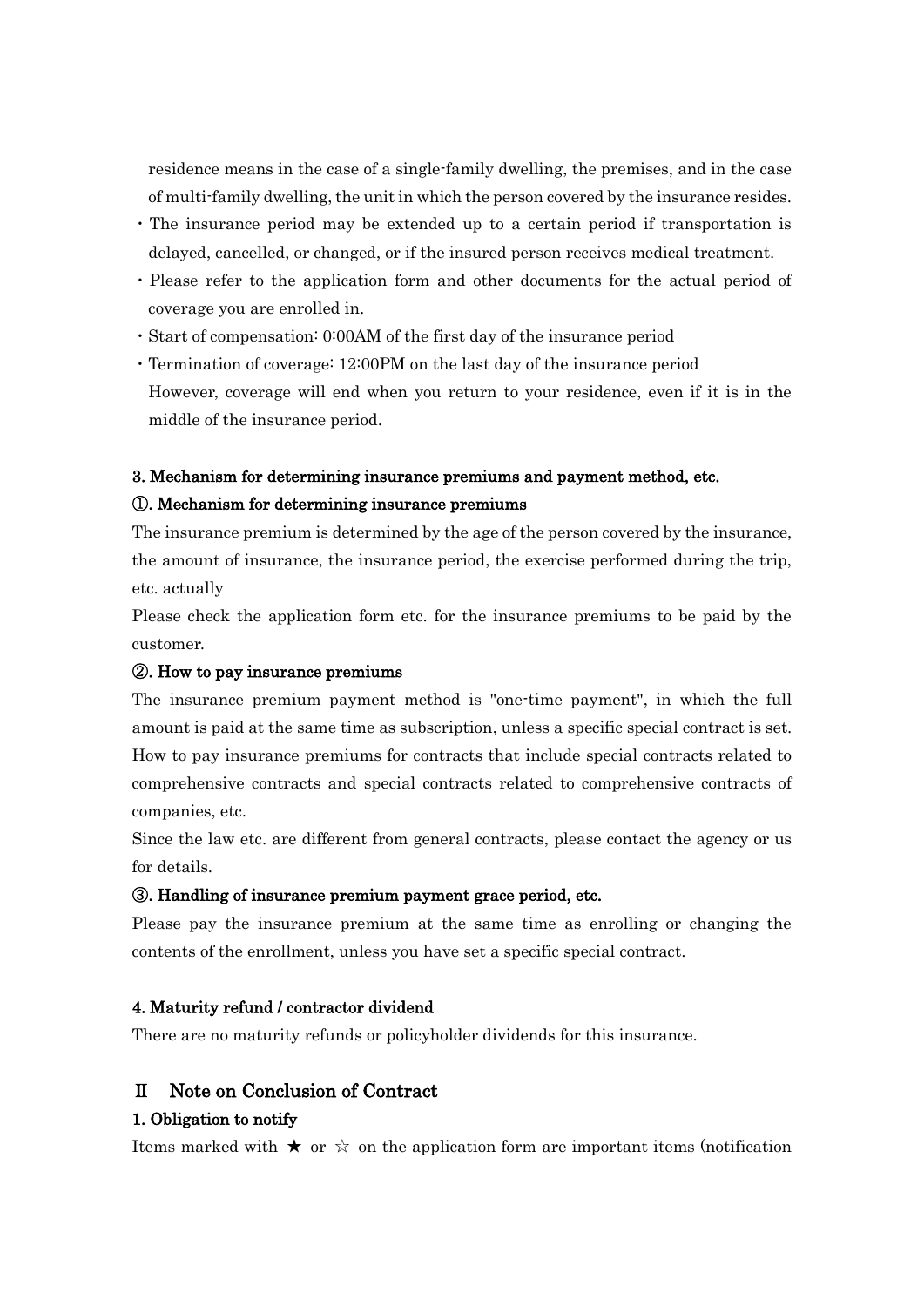items) related to the contract, so please describe them accurately. Our agency has the right to receive notices. If the content you answered is different from the facts or notices, or if you do not state the facts about, you may be unable to cancel the contract and pay the insurance money.

[Notice]

- ★ : Notice matters ☆ : Notice matters and notice matters
- $\star \cdot$  Date of birth of the person covered by insurance
	- ・If you have other insurance contracts , the details (including contracts you apply for at the same time)
- $\hat{\mathcal{A}}$  If you are engaged in work while traveling abroad, the details

### 2. Cooling-off

For policies with an insurance period of more than one year, you can withdraw your application or cancel your policy (cooling off) even after you have applied for the policy. In the event of cooling off, premiums already paid will be returned to the policyholder. Neither we nor our agents will claim any compensation for damages or penalties due to cooling off.

- \*If a reason for paying insurance claims has already occurred, but the policyholder does not know about it and requests a cooling-off period, the request shall not be effective.
- \*If the policy is cancelled at the request of the policyholder, the premium corresponding to the period from the start date to the cancellation period may be paid on a pro-rated basis.

#### Cooling-off period and notification method

The cooling-off period is eight days from the date of application or receipt of this document, whichever is later (postmarked within eight days). Ordinary mail is acceptable. Please be sure to notify us by mail. The agent through which you applied for the contract will not be able to accept the notice.

#### When cooling off is not possible

- ・Contracts with an insurance period of one year or less than one year
- ・Contracts for sales or business
- ・Contracts entered into by a corporation or unincorporated association or foundation
- ・Contracts applied for by special clauses related to mail order sales
- ・Contracts applied for under special clauses related to mail-order sales via the Internet, etc.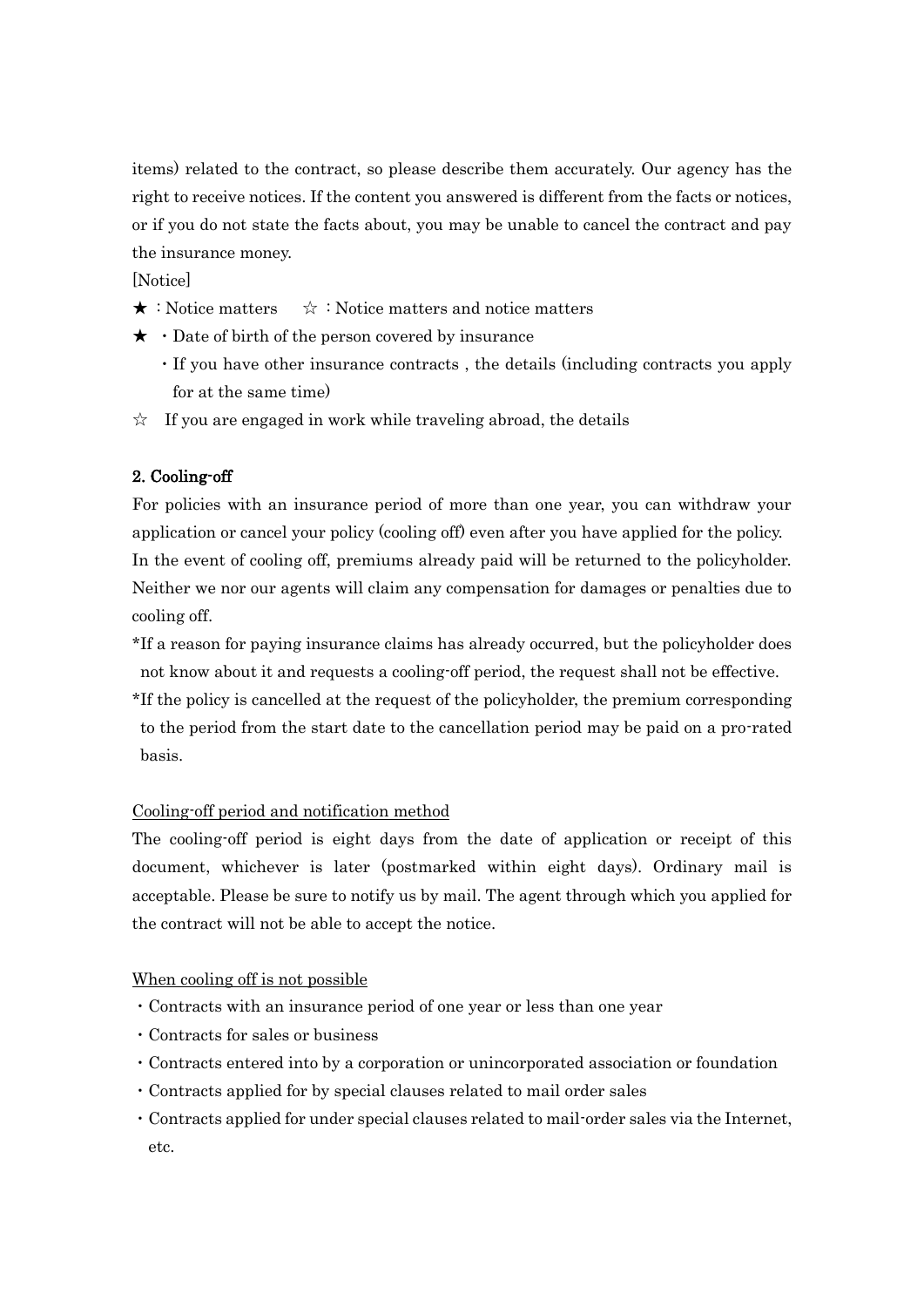・Contracts to secure the performance of obligations under money consumption lease contracts and other contracts

#### 3. Death insurance beneficiary

- ・In general, the death benefit will be paid to the legal heirs. If you wish to designate a specific person as the beneficiary of the death benefit, please be sure to obtain the consent of the person to be insured. The insurance contract will become invalid if you enroll without consent.
- ・For policies where the company is the policyholder and beneficiary of the death benefit, and the employees are covered by the insurance, please explain to the family members of the covered persons about the insurance.

### Ⅲ Cautions after concluding the contract

### 1. Obligation to notify, etc.

[Notice]

If there is any change in the contents of the items marked with  $\chi$  on the application form, etc. (items to be notified), please contact your agent or our company without delay. Please note that if you do not contact us, the insurance payment may be reduced. The following items should be notified.

If the job you are engaged in changes while you are traveling abroad, you are subject to notification requirements. Please be sure to notify us.

\*If you change to the following work, we will change the contract contents that we will inform you or cancel the contract.

- ・Professional boxers, professional kickboxers, professional wrestlers, roller derby players (including referees), wrestlers, and others.
- ・Work with a high degree of physical or life risk

[Other matters to be contacted]

If you change the address of the contractor, please contact the contracted agent or us without delay.

#### 2. Canceled

If you wish to cancel your insurance policy, you must contact your insurance agent or us and sign the cancellation form.

- ・For contracts with special clauses related to comprehensive contracts, the subscriber must contact the policyholder and the policyholder must take the necessary procedures.
- ・ Insurance premiums may be refunded depending on the contract details and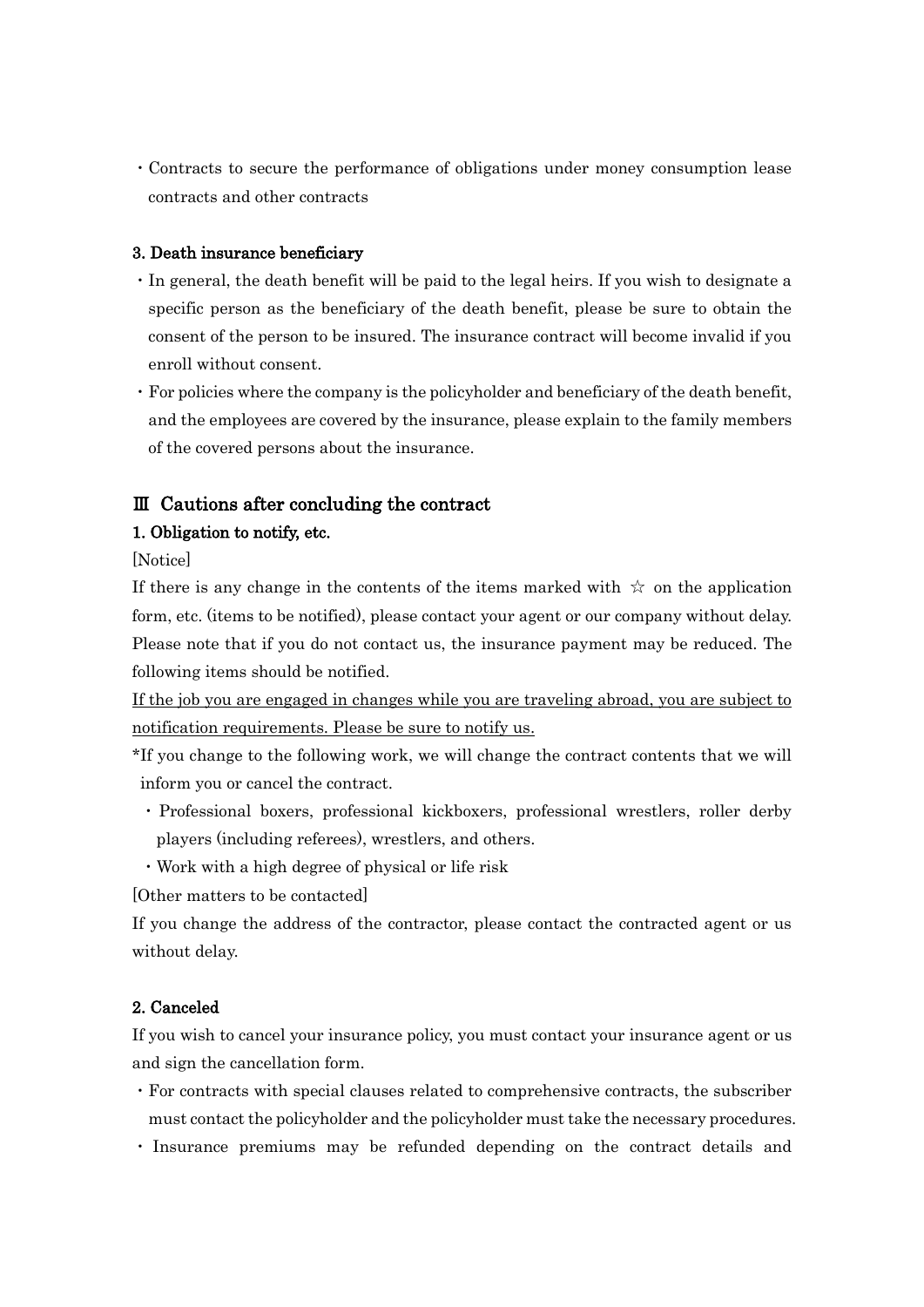cancellation conditions.

・Even if there are premiums to be refunded, in most cases the amount will be less than the total amount of premiums paid in.

#### 3. Cancellation by request from the person covered by insurance

There is a system that allows the cancellation of coverage related to the person covered by the insurance upon request from the person covered by the insurance. For details of the system and procedures, please contact your insurance agent or us. Please make sure to explain this information to all the persons covered by the insurance.

#### Ⅳ Other things to keep in mind

#### 1. Handling of personal information

- ・Our Company and Tokio Marine Group companies shall use the personal information to make underwriting decisions, to manage and execute the Policy, to provide supplementary services, and to introduce and provide various products and services such as other insurance and financial products. The Company and Tokio Marine Group companies may use and provide personal information related to the Policy for the purposes of underwriting decisions, administration and performance of the Policy, provision of ancillary services, information and provision of various products and services such as other insurance and financial products, and questionnaires, as well as for the purposes of ① through ⑥ below. In addition, the purpose of use of special non-public information (sensitive information) such as health and medical information is limited by the Ordinance for Enforcement of the Insurance Business Act to the extent deemed necessary to ensure the appropriate operation of the business.
	- ① To provide personal information to insurance companies (including insurance agents), insurance brokers, medical institutions, parties related to insurance claims and payments, financial institutions, etc. to the extent necessary to achieve the purpose of use of personal information related to this contract.
	- ② To use the information jointly with other insurance companies, The General Insurance Association of Japan, etc. for reference in making decisions on contract conclusion, insurance payment, etc.
	- ③ To be used jointly with other insurance companies, the General Insurance Association of Japan, etc., for reference in making decisions on contract conclusion, insurance payment, etc.
	- ④To provide the information to reinsurance underwriters, etc., for use in concluding, renewing and managing reinsurance contracts, and paying reinsurance claims, etc.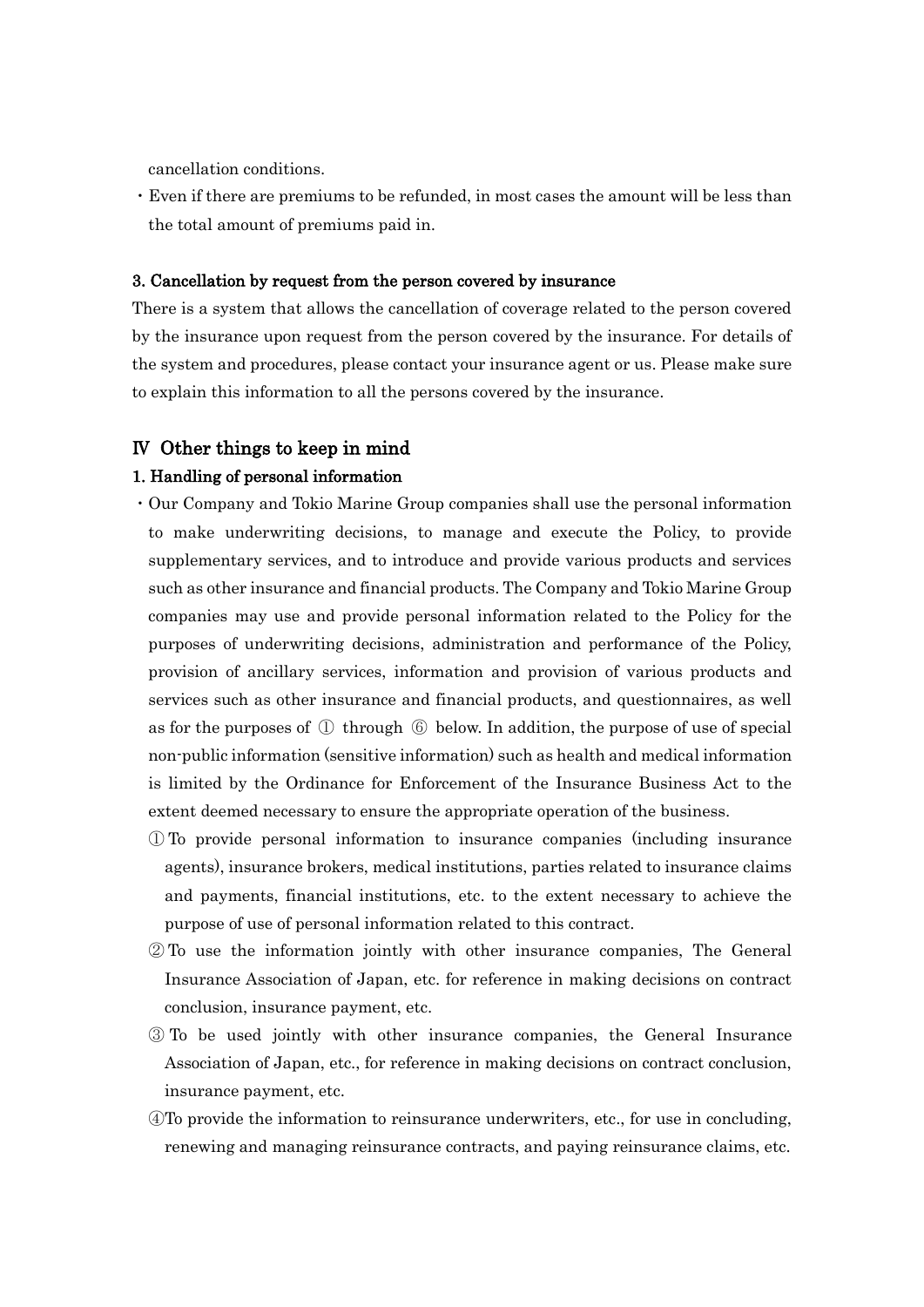⑤ To provide the information to the security interest holder for administrative procedures related to the establishment of security interests such as pledges and mortgages, and for the management and exercise of security interests.

For details, please refer to our website (www.tokiomarine-nichido.co.jp) and the websites of other underwriting insurance companies.

・In order to prevent the occurrence of accidents in fraudulent contracts for personal accident insurance, etc., and to ensure appropriate, prompt, and reliable payment of insurance claims, non-life insurance companies, etc. shall, at the time of contract conclusion or occurrence of an accident, register with the General Insurance Association of Japan (General Insurance Association) the status of insurance contracts and insurance claims pertaining to the same person covered by the insurance or the same accident. In order to ensure the reliable payment of insurance claims, the Company confirms the status of insurance policies and insurance claims for the same insured person or the same accident at the time of the conclusion of a contract or the occurrence of an accident by using the policy information registered with the General Insurance Association of Japan. The content of these checks will not be used for any purpose other than the above.

#### 2. Cancellation, invalidation, or termination for serious reasons of the contract

- ・In the case of a policy that designates a person other than the policyholder as the beneficiary of the death benefit and the beneficiary is not the legal heir, the policy will be invalidated if the consent of the beneficiary is not obtained.
- ・In the event that the policyholder, the person to be insured, or the beneficiary of the insurance proceeds is found to be a member of a crime syndicate or other antisocial force, we may cancel the contract.
- ・In addition, the contract may be cancelled, invalidated, or terminated based on the terms and conditions.

#### 3. Handling in the event of insurer failure, etc.

- ・In the event of the bankruptcy of an underwriting insurance company, the payment of insurance benefits and refunds may be frozen for a certain period of time or the amount may be reduced.
- ・In the event of the bankruptcy of the underwriting insurance company, this insurance policy will be covered by the General Insurance Policy Protection Corporation of Japan, and in principle, up to 80% of the insurance proceeds and refunds will be covered. In principle, up to 80% of insurance payments and returns will be compensated. 100%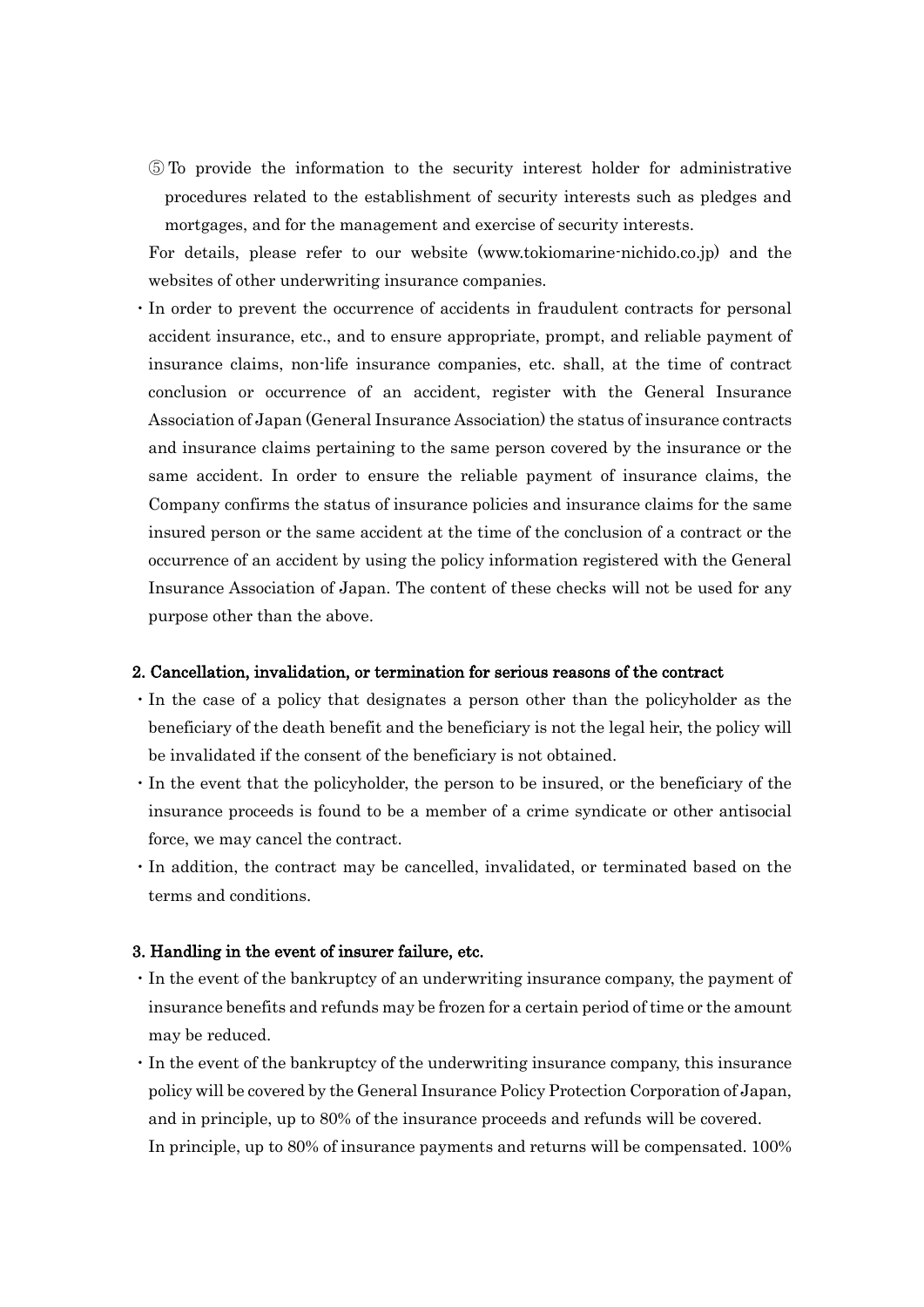of insurance payments will be compensated for insurance accidents that occur within three months of the bankrupt insurance company's suspension of payments.

#### 4. Other precautions regarding the conclusion of a contract

- ・Our agents provide agency services such as the conclusion of insurance contracts and contract management based on a consignment contract with us. Therefore, any contract validly concluded with our agents will be deemed to have been concluded with us.
- ・If you are going to study abroad and require a certificate of insurance in addition to the insurance policy, policy certificate, or insured certificate, please contact your agent or us.
- ・If the policy is a co-insurance contract, each underwriter will be solely and separately liable for the insurance contract without joint and several liability according to their respective underwriting ratios. In addition, the managing insurance company acts as an agent for the other insurance companies.
- ・If you send the application form, etc. to the agent or to us, please arrange for it to arrive by the beginning of the contract. If the application form, etc. does not arrive at the agent or our company by the start of the contract, we may ask you to confirm the process of application at a later date.
- ・Please be aware that insurance policies with credit card companies or financial institutions as the policyholder and their members or depositors as the insured may lose their coverage if the credit card or deposit account is cancelled.

### 5. When an accident occurs

- ・In the event of an accident, please contact the agent or us within 30 days.
- ・When making a claim, in addition to the documents specified in the policy, the following documents or evidence may be required.
	- ・Documents or evidence proving that an accident has occurred or the circumstances of the accident, such as a traffic accident certificate or an accident certificate from the administrator of the place where the accident occurred
	- ・Documents or evidence to confirm the person or persons covered by the insurance, such as a certificate of residence, a copy of family register, etc.
	- ・Documents that can confirm the price of the damaged item, such as receipts, photographs of the damaged item, and documents that can confirm the cost of repair, such as estimates.
	- ・Documents or evidence for calculating the amount of insurance benefits to be paid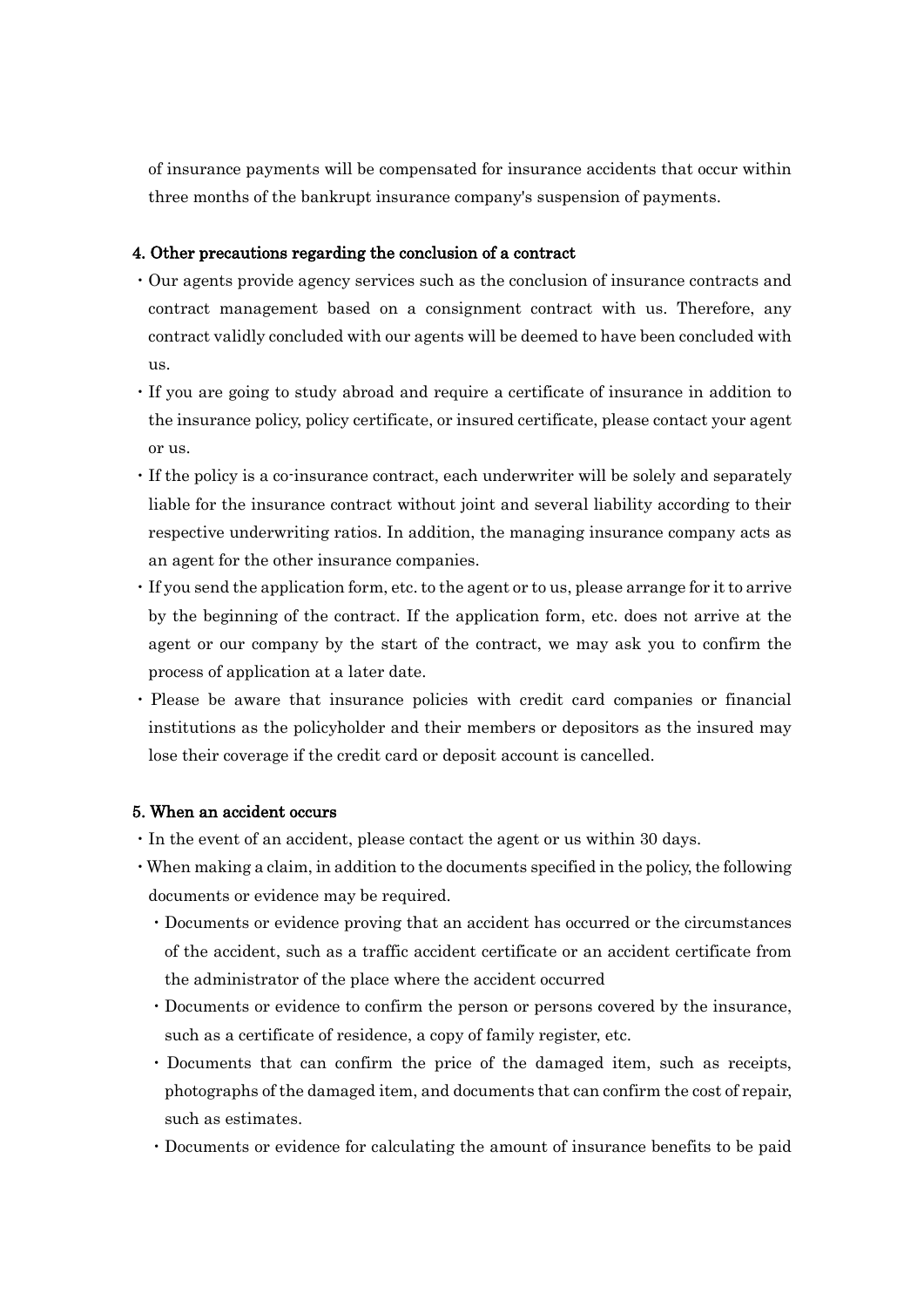by the Company, such as a payment breakdown sheet describing the details of insurance benefits paid under other insurance policies, etc.

- ・If there is a circumstance where the insured person is unable to make a claim and there is no representative of the insured person to receive payment of the insurance claim, the spouse or a relative within the third degree of kinship of the insured person who meets our prescribed conditions may be able to make a claim on behalf of the insured person.
- ・Note on compensation for Emergency Medical Treatment concerning Illness and Rescue Expenses

Please consult with the Tokio Marine & Nichido Overseas General Support Desk before going to the hospital to use the cashless medical service. In such cases, the customer may be required to pay the medical examination fee to the hospital by yourself, or may be asked to submit a medical confirmation consent form for payment of the insurance claim.

### Contract details confirmation items (intention grasp / confirmation items)

The purpose of this confirmation is to confirm that the proposed insurance product is in line with your wishes so that you can use the insurance with peace of mind in the event of an accident.

We apologize for the inconvenience, but please check each of the following items again.

If you have any questions regarding the confirmation, please contact the agency or our company.

- ①This insurance product covers injuries and illnesses while traveling abroad. Please make sure it matches your intentions.
- ②Please carefully check the compensation details, etc. provided in the brochures, application forms, etc.
- ③Please make sure that the insurance you purchase meets your requirements in the following areas. If it is not in line with your requirements, please contact your agent or us.
	- ・Main cases in which insurance payments are made
	- ・Period of insurance
	- ・Amount of insurance
	- ・Insurance premium
- ④Please check the following points regarding the items to be entered in the application form. If there are any omissions or mistakes, please contact the agency or our company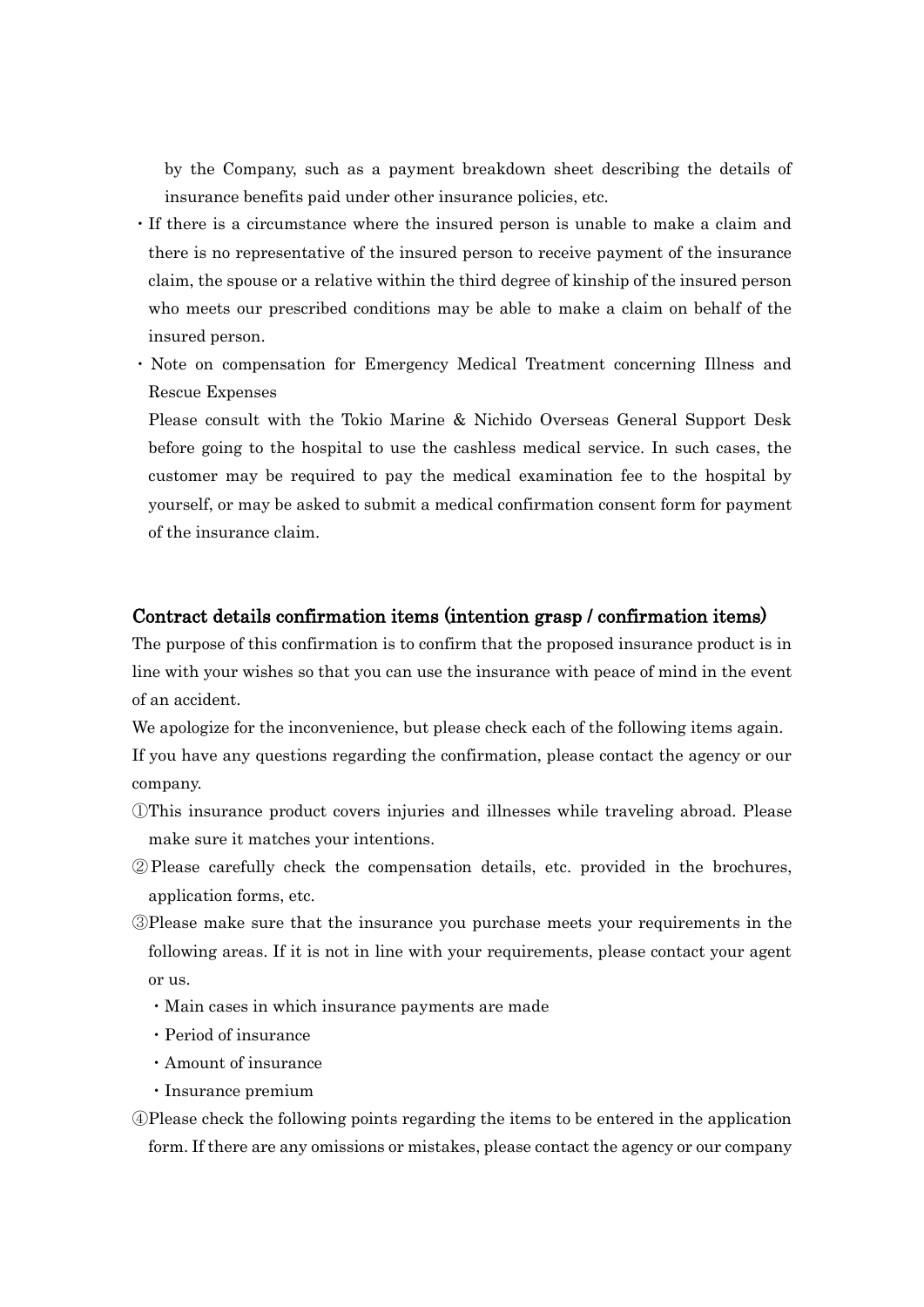as it will be necessary to correct the documents.

- ・Are you sure that you have filled out the "Existence of other insurance policies" section of the application form correctly?
- ・Please check only "When performing the following physical activities during the trip. Have you informed your agent or us of your intention to engage in the following activities?

Accidents occurring while engaging in the following physical activities are not covered by the insurance payment. (You can be covered by paying a premium for these activities with a special rider for special risks.)

- ・Mountain climbing (using climbing equipment such as ice ax, crampons, sails, and hammers)
- ・Luge, bobsleigh, skeleton
- ・Piloting aircraft (except gliders and airships) (however, no premium is required for piloting aircraft for work)
- ・Skydiving, hang gliding, boarding of ultralight powered aircraft (motor hang gliders, microlight aircraft, ultralight aircraft, etc., excluding parachute type ultralight powered aircraft such as paraplanes), boarding of gyroplanes
- ・Competitions and test driving of automobiles and other riding equipment
- ・Other similar dangerous activities

⑤Have you checked the contents of the Important Notice and the brochure?

Please be sure to check the information that may be disadvantageous to you, the main cases in which insurance claims will not be paid, and the obligations of notification and notice.

#### Dissatisfaction / requests regarding insurance (from Japan)

If you have any dissatisfaction or request regarding the contents of insurance, please contact us.

Tokio Marine & Nichido Fire Insurance Co., Ltd

TEL: 0120-650-350

<Reception hours>

Weekdays 9 am-6pm

Saturdays, Sundays, and holidays 9:00 am to 5:00 pm (excluding the year-end and New Year holidays)